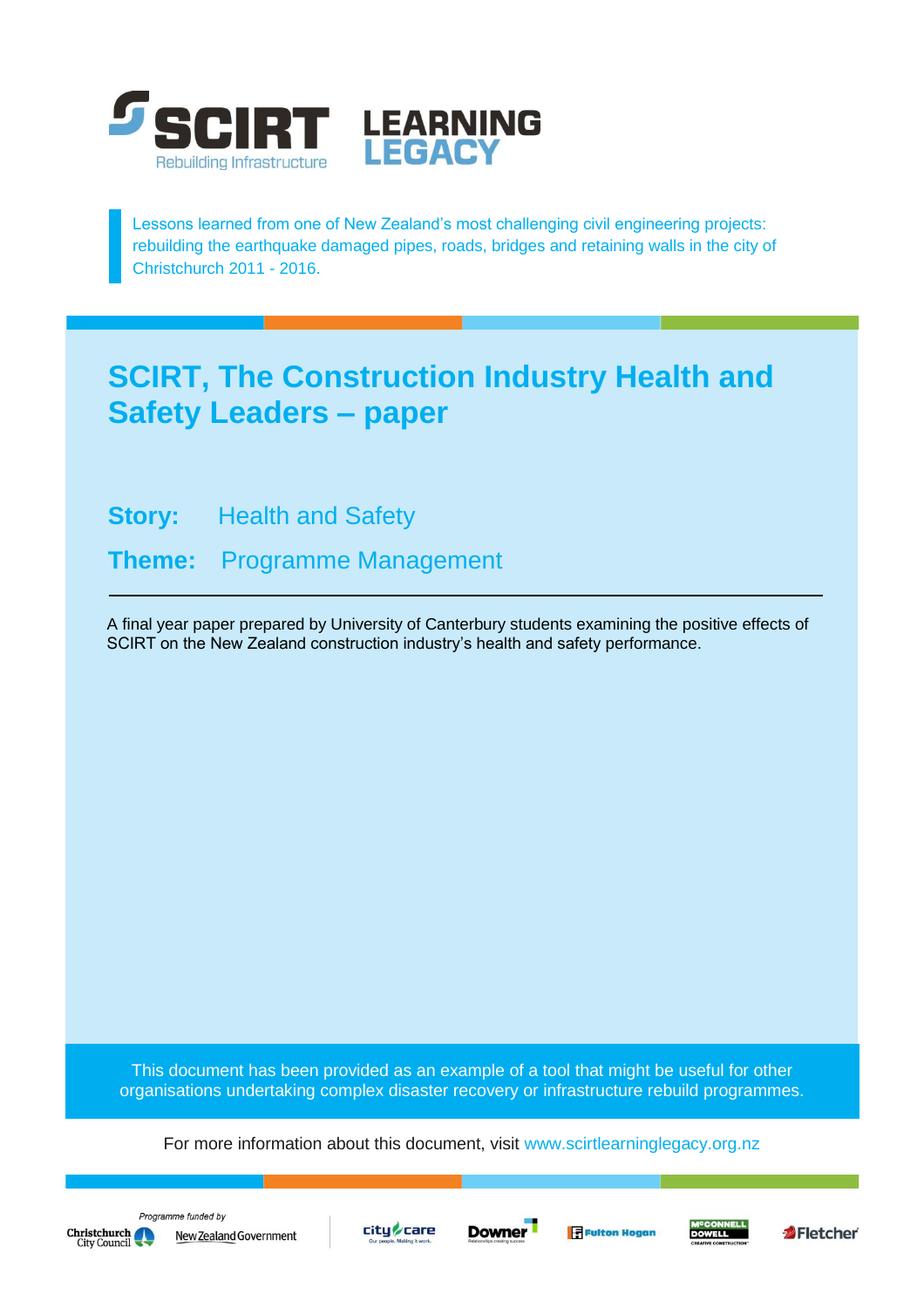

This work is licensed under a Creative Commons Attribution 3.0 New Zealand License.

The authors, and Stronger Christchurch Infrastructure Rebuild Team (SCIRT) have taken all reasonable care to ensure the accuracy of the information supplied in this legacy document. However, neither the authors nor SCIRT, warrant that the information contained in this legacy document will be complete or free of errors or inaccuracies. By using this legacy document you accept all liability arising from your use of it. Neither the authors nor SCIRT, will be liable for any loss or damage suffered by any person arising from the use of this legacy document, however caused.



Programme funded by New Zealand Government









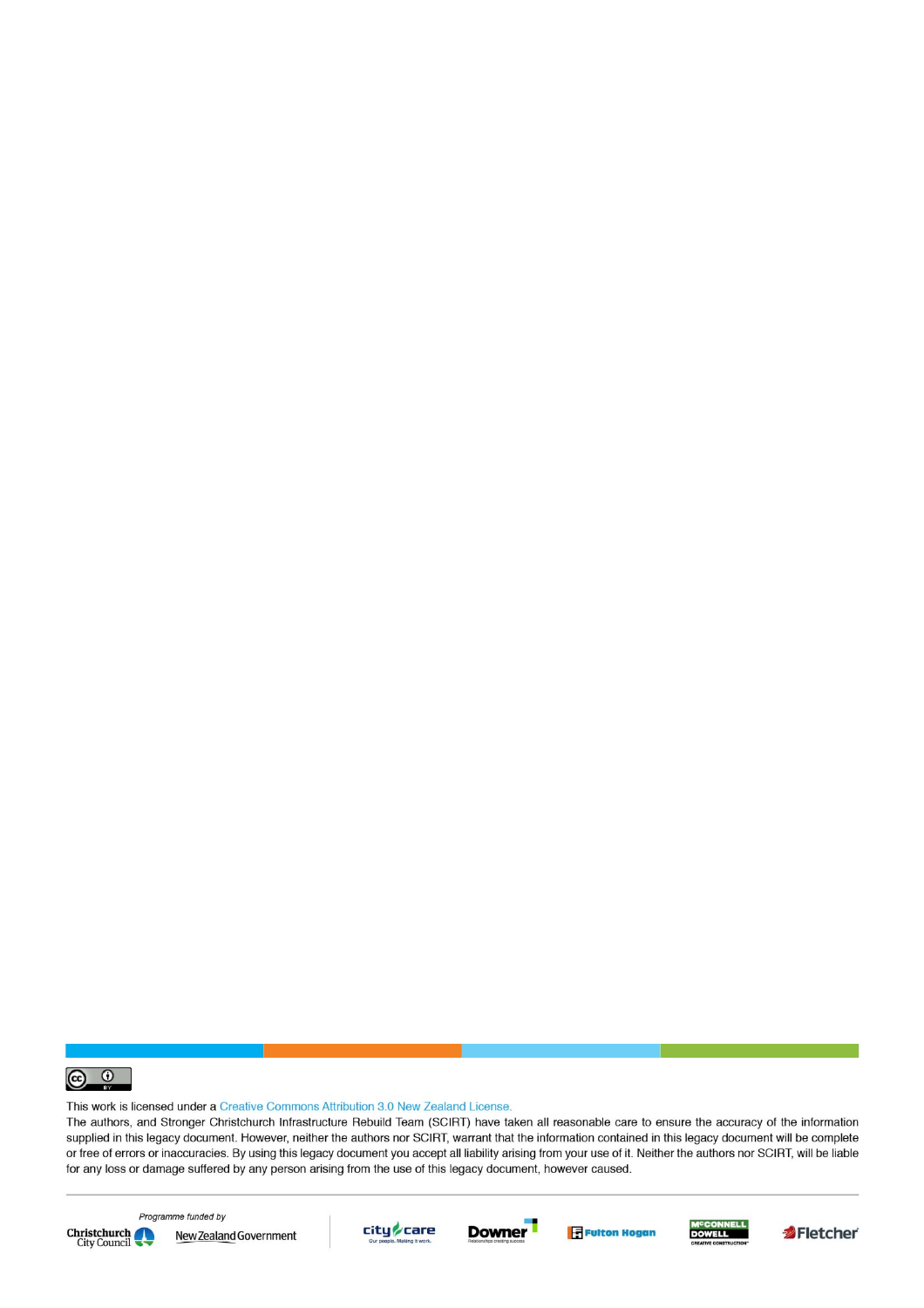# **SCIRT, The Construction Industry Health and Safety Leaders**

**E. R. Gualter and T. L. Wilkins**

Final Year Projects, 2015 Dept. of Civil and Natural Resources Engineering University of Canterbury Project Supervisor: Dr. E. Scheepbouwer

**Keywords:** *Workplace Health and Safety, Key Performance Indicator (KPI), Alliance, Construction Industry, Safety Management*

# **ABSTRACT**

In the last five years the New Zealand construction industry has taken steps to improve its health and safety performance in an attempt to meet the standard set by the likes of Australia and the United Kingdom. The Government formed the Business Leaders' Health and Safety Forum to encourage the chief executives and managing directors of New Zealand companies to take ownership of workplace health and safety. In the wake of the 2011 Canterbury earthquakes, the Stronger Christchurch Infrastructure Rebuild Team (SCIRT) was formed. The alliance has had a strong safety focus throughout its duration. This study investigated the positive effects that SCIRT has had on the health and safety performance within the New Zealand construction industry. SCIRT intentionally created a business model where innovations from each contractor were shared. This contributed to the learning legacy of the project, which will ultimately benefit the health and safety performance of the New Zealand construction industry. SCIRT's health and safety performance has been proven to exceed that of the set New Zealand benchmark published in the Benchmarking Report by the Business Leaders' Health and Safety Forum. The strongest factor influencing this was the number of reported lead indicators, also exceeding that of the New Zealand benchmark. Key performance indicators that influenced the workload of contractors were used to encourage a proactive health and safety culture, hence motivating this success. Investigations into using key performance indicators more frequently in other forms of contracting is the next logical research step.

#### **1. INTRODUCTION**

#### **1.1. Background**

Figure 1 shows that in the late 1990's New Zealand's workplace fatalities were similar to that of Australia and the United States. However, unlike these countries New Zealand has not made the same improvements over the last twenty years.



**Figure 1.** Work Related Fatalities per 100,000 Workers (Gunby, 2011).

New Zealand's workplace injury rate is about twice that of Australia and almost six times that of the United Kingdom (Business Leaders' Health and Safety Forum, 2015b).

The New Zealand Government is now committed to improving the health and safety performance of the construction sector. They formed the Business Leaders' Health and Safety Forum in 2010, which now has over 200 members from New Zealand companies, influencing hundreds of thousands of employees and contractors (Business Leaders' Health and Safety Forum, 2015b). The Forum is globally unique in their efforts to leverage the influence of senior leaders to lift health and safety performance.

The Stronger Christchurch Infrastructure Rebuild Team (SCIRT) was formed in the wake of the Canterbury earthquakes in 2010 and 2011. SCIRT is a unique alliance as it is a disaster response, responsible for rebuilding the city's publicly owned horizontal infrastructure. The parties that entered the alliance were the client organisations; Canterbury Earthquake Recovery Authority, Christchurch City Council and New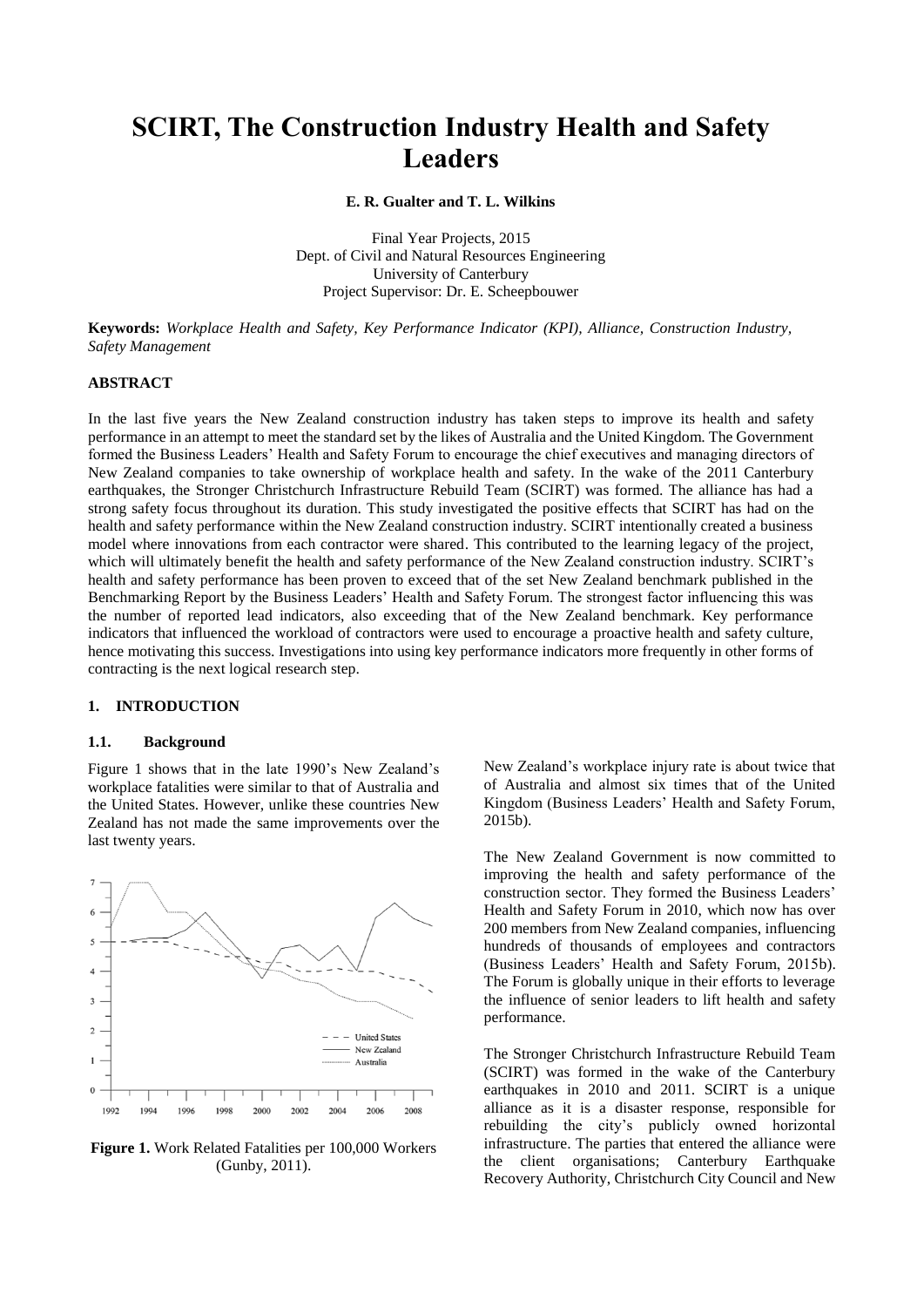Zealand Transport Agency (NZTA) joined by civil engineering construction companies City Care, Downer, Fletcher Construction, Fulton Hogan and McConnell Dowell (SCIRT, 2014).

The five principal contractors were ranked and allocated work based on the key performance indicators (KPI) and key result areas (KRA); safety, value, our team, customer satisfaction and environment (SCIRT, n.d.). Companies were also encouraged to share ideas and innovations through the jointly agreed performance indicators, so that one company's good idea could be implemented throughout the alliance.

#### **1.2. Aims and Objectives**

The purpose of this project was to identify the effect that the SCIRT alliance has had on the New Zealand construction industry's health and safety performance and to determine if and how these effects can be replicated in other alliances and projects around the country.

The objectives of this project were to:

- Demonstrate that SCIRT has, on average, over the duration of the alliance performed better than the Benchmarking Report produced by the Business Leaders' Health and Safety Forum.
- Investigate what SCIRT has done differently to create a more mature safety culture than other alliances/projects in New Zealand.
- Identify how other organisations could replicate SCIRT's health and safety initiatives to improve their own health and safety performance.

#### **1.3. Safety Culture Maturity Model (SCMM)**

In the journal article *Safety Culture – Theory and Practise*, Patrick Hudson proposed that organisational safety culture could be divided into five stages of maturity, shown in [Figure 2.](#page-3-0) He suggested that all organisations fit into the model depending on their attitudes and values towards workplace health and safety.

Figure 2 illustrates this hierarchy and is referred to during the qualitative analysis. Dr Mark Fleming defines each of the five stages as follows (Fleming, 2014):

- In a pathological culture, there is little or no concern for safety. Safety rules and regulations are just seen as a barrier to getting the job done.
- In a reactive culture there is an acceptance that the organisation should try to prevent accidents.
- In a calculative culture, the focus is on employee engagement and ensuring a systematic approach to safety.
- A proactive culture is typified by a collective effort to prevent harm.
- The generative tier of the model is an idealised or aspirational level. As organisations approach this

level of maturity, they become more aware of their weaknesses and therefore organisations at this level would not describe themselves as having a generative culture.



<span id="page-3-0"></span>**Figure 2.** The Safety Culture Ladder, Maturity Model (adapted from Lawrie et al., 2006).

From literature it can be assumed that SCIRT has a safety culture maturity that is approaching proactive culture.

# **2. METHODOLOGY**

Data was obtained from SCIRT records and the Benchmarking Report published by the Business Leaders' Health and Safety Forum. Statistical analyses were performed on the data to demonstrate SCIRT had exceeded the performance of the set New Zealand benchmark.

A qualitative survey of health and safety representatives from both client organisations and principal contractors was undertaken. This was conducted to gauge their understanding of SCIRT's performance and their perception of why the observed improvements occurred.

# **3. DATA**

The quantitative data from SCIRT and the Business Leaders' Health and Safety Forum included a count for commonly measured health and safety statistics. These included lost time injuries, medically treated injuries, total recordable injuries and near miss events.

To ensure that the classification of terms used in this report was consistent between the organisations. The following definitions were used for this project: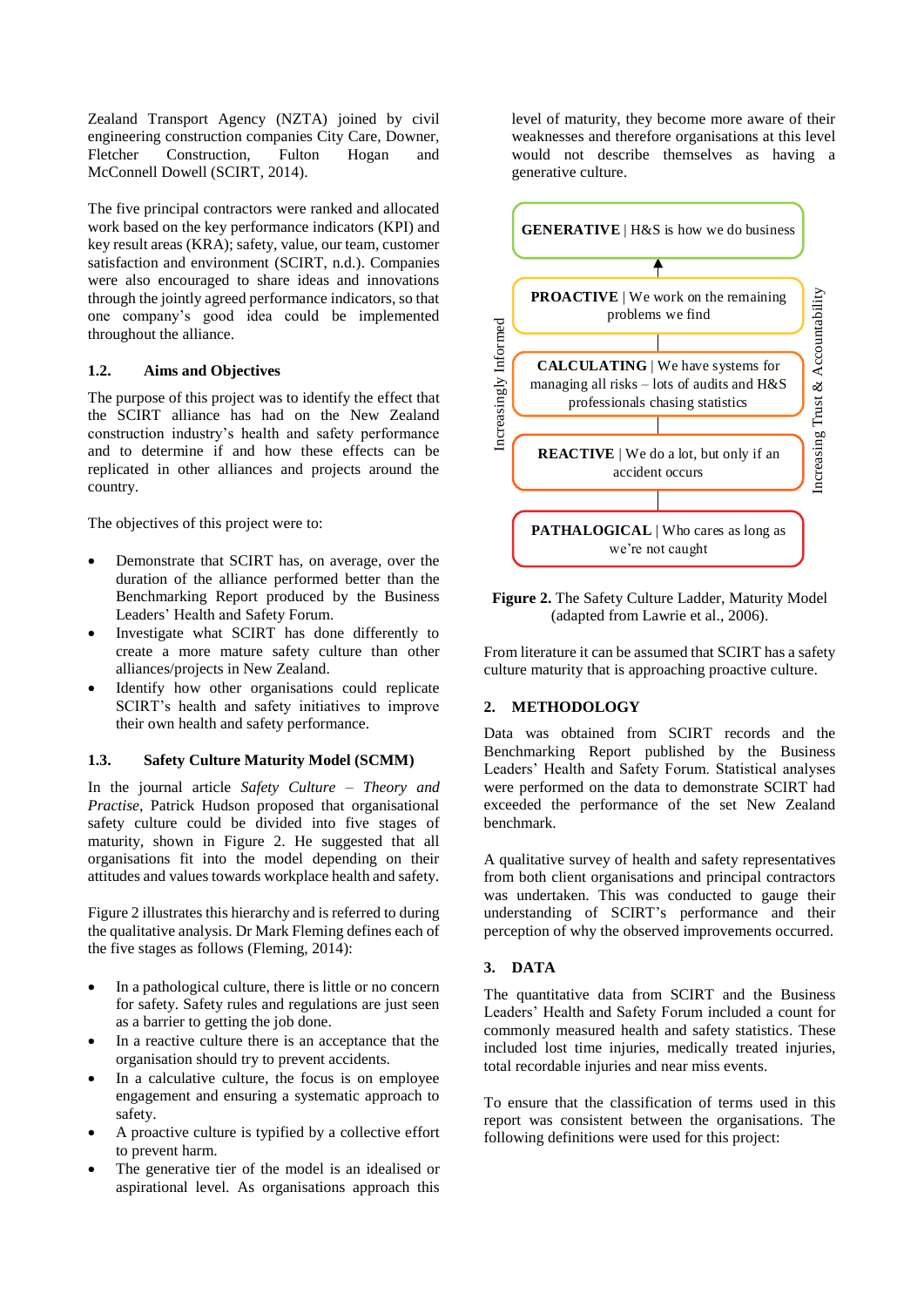- Lost Time Injury (LTI) **-** A work-related injury, illness or disease that prevented a return to work for one day/shift or more.
- Medically Treated Injury (MTI) **-** When an employee or contractor received any medical treatment from a Registered Medical Professional as a result of a work-related injury, illness or disease that was beyond the scope of first aid.
- Total Recordable Injuries (TRI) **-** Includes medically treated injuries, return to work injuries, lost time injuries and fatal injuries.
- Near Miss Event **-** A documented event where property damage, system failure, environmental conditions, injury or illness was likely to occur.

For the purpose of this study, the Benchmarking Report produced by the Business Leaders' Health and Safety Forum in 2015 was assumed to represent the performance of New Zealand's construction industry. The Benchmarking Report collected data from construction companies throughout New Zealand of varying sizes and work types; thus it can be reasonably assumed that the sample data is representative of the entire industry. Therefore the contents of the Benchmarking Report will be referred to as the New Zealand benchmark.

The data from SCIRT has not been verified by any other organisation and hence the accuracy of it is the most critical assumption to the analysis. It is also worth noting that, whilst the SCIRT data is only representative of horizontal infrastructure works, the Benchmarking Report is representative of the entire construction industry – both horizontal and vertical works.

# **4. STATISTICAL ANALYSIS**

# **4.1. Frequency Rate**

In order to statistically analyse the data samples, it was necessary to create non-dimensionalised parameters. A frequency rate (FR) per 200,000 hours worked was calculated for each health and safety parameter.

# **4.2. T-Test**

A t-test was used to determine if the two data sets were reliably different from each other. The independent sample t-test was used as it was assumed that the two data sets were continuous, independent and normally distributed (McCarthy, B. C 2013). The samples were said to be reliably different if the p value, the probability that the pattern of data in the sample could be replicated by random data, was less than 5%.

# **4.3. Null Hypothesis**

The null hypothesis stated that there was no reliable difference between SCIRT and the New Zealand benchmark. Rejecting the null hypothesis would indicate that the two groups were reliably different (Motulsky, H 2010).

The p-value produced infers the likelihood that the null hypothesis was true. It was assumed that the null hypothesis was false if  $p < 0.05$  and therefore the null hypothesis could be rejected. As the p values obtained from the t-tests varied between  $2.8 \times 10^{-7}$  and  $1.8 \times 10^{-3}$  the null hypothesis could be confidently rejected.

# **4.4. Bootstrap Resampling**

Bootstrapping is a method of creating additional data sets to estimate the distribution. The new data sets are formed through random selection from the original set. It is most often used for deriving confidence intervals of a parameter such as a mean, median or correlation coefficient.

A confidence range for the TRI performance of SCIRT compared with the New Zealand benchmark was determined using two 500 sample bootstrap simulations. The results illustrate the magnitude to which SCIRT's performance exceeded the New Zealand benchmark.

# **4.5. Monte Carlo Simulations**

Monte Carlo simulation is a numerical process of repeatedly calculating a mathematical problem in which the random variables of the problem are simulated from random number generators. In this sense, each Monte Carlo Simulation produces a result which can be considered parallel with a single observation from a physical experiment in reality. For this analysis 5000 simulations were calculated to represent 5000 months of health and safety data.

The simulations were used to illustrate different combinations of occurrence and severity frequencies. This was performed to determine the number of days of lost production per month due to injuries.

# **5. RESULTS AND DISCUSSION**

# **5.1. Direct Comparison**

The New Zealand benchmark's average FR for each parameter was calculated over 13 quarters. SCIRT's average quarterly FR for each parameter was calculated and plotted against the New Zealand benchmark average. A trend line for SCIRT's data was also plotted so the averages could be compared.

Figure 3 shows SCIRT's average quarterly FR compared to the New Zealand Benchmark. To date it can be seen that every quarter the SCIRT alliance performed better than the New Zealand average. The trend seen in the data illustrates a continued improvement and less recorded injuries.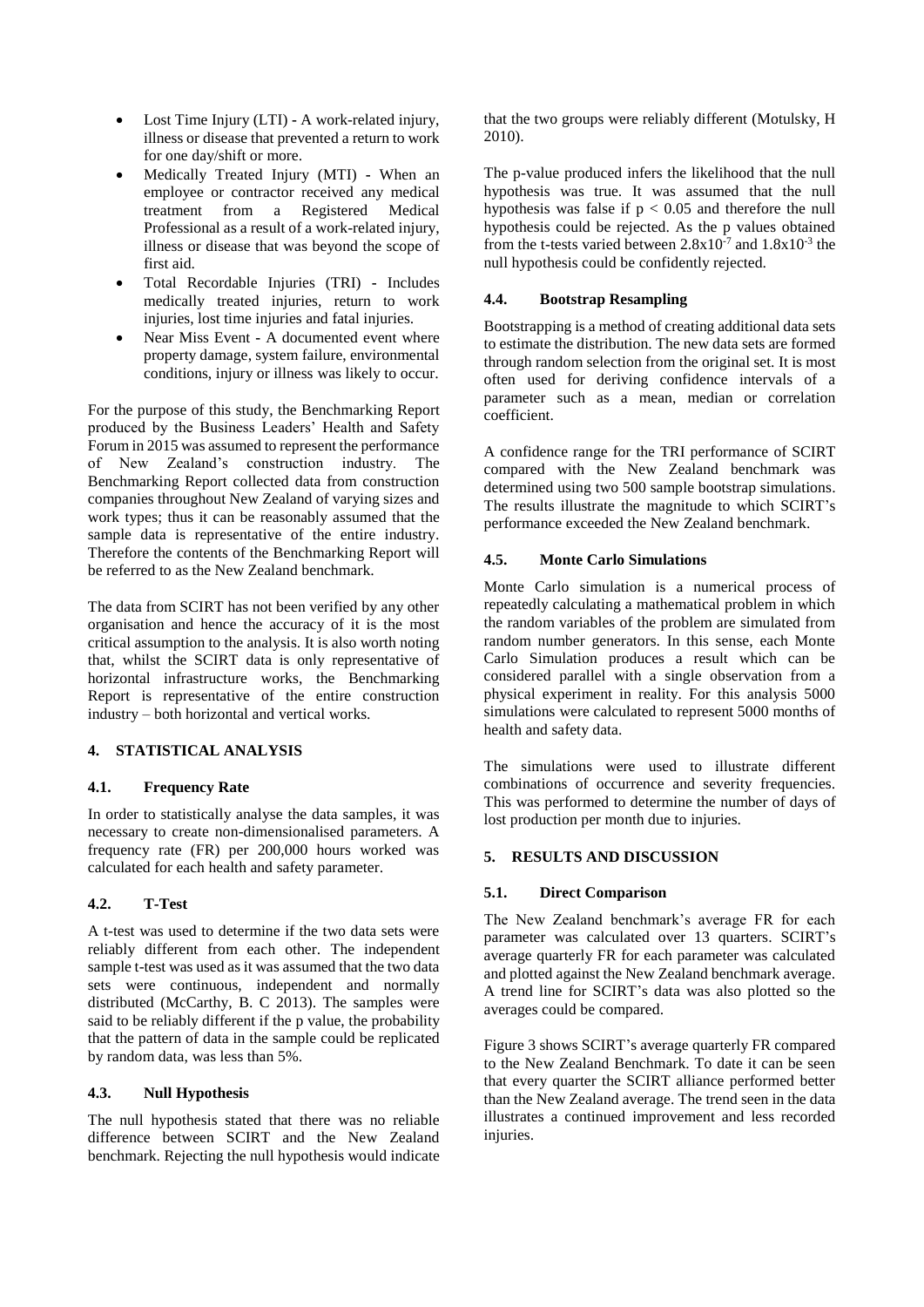

**Figure 3.** Total Recordable Injury Average Quarterly Frequency Rate.

As the safety culture in the New Zealand construction industry matures reaching new tiers on the SCMM, the number of injuries will decrease and ideally approach zero. The relationship between increasing safety maturity culture and the number of injuries is expected to be logarithmic approaching an asymptote at zero, as there will always be a number of incidents. A logarithmic trend was selected as it clearly depicts human behaviours. The trend shown on Figure 3 illustrates a continuous improvement but as seen by the blue bars the data did not always succumb to this trend.

Monthly hours worked increased from approximately 50,000 in 2011 and 2012 to over 150,000 hours throughout 2013 and 2014. A larger workforce was required to increase the alliance's capacity. National and international recruitment brought staff into SCIRT from around New Zealand and the world. A challenge for the construction project was the continued influx of new workers of varying background and skill. The increased work rate and the changing dynamic of the international workforce could explain the increased number of injuries during this period. Improvement within the alliance caused the frequency of injuries to decrease towards the end of 2014 rather than a decrease in size or an increase in skilled labour.

Figure 4 demonstrates a similar trend to that of Figure 3, in terms of improvement and overall betterment. Again, in can be seen that in early 2013 there was an increase in the number of injuries, which as stated above could be explained by the increased size of the workforce.



**Figure 4.** Average Quarterly Medically Treated Injury Frequency Rate.

It can be seen in Figure 5 that LTI data is more sporadic than the other parameters. This figure does not account for the seriousness of the incident i.e. the number of days lost, only the fact there was an incident. The greater distribution within the data is due to the potential skew that a single event can have on the general trend. Again, it can be observed that SCIRT exceeded the performance of the set New Zealand benchmark. The trend line and bar plot also illustrates a substantial improvement over time.



**Figure 5.** Average Quarterly Lost Time Injury Occurrence Frequency Rate.

All three figures show positive results for the SCIRT alliance in that they have exceeded the performance of the set New Zealand benchmark. The trend lines also show that SCIRT has continually improved over the duration of the project.

The sharing of ideas and innovations amongst competing parties is unique in New Zealand. It is an intentional component of the alliance's business model, and contributes to the learning legacy, improving the New Zealand construction industry.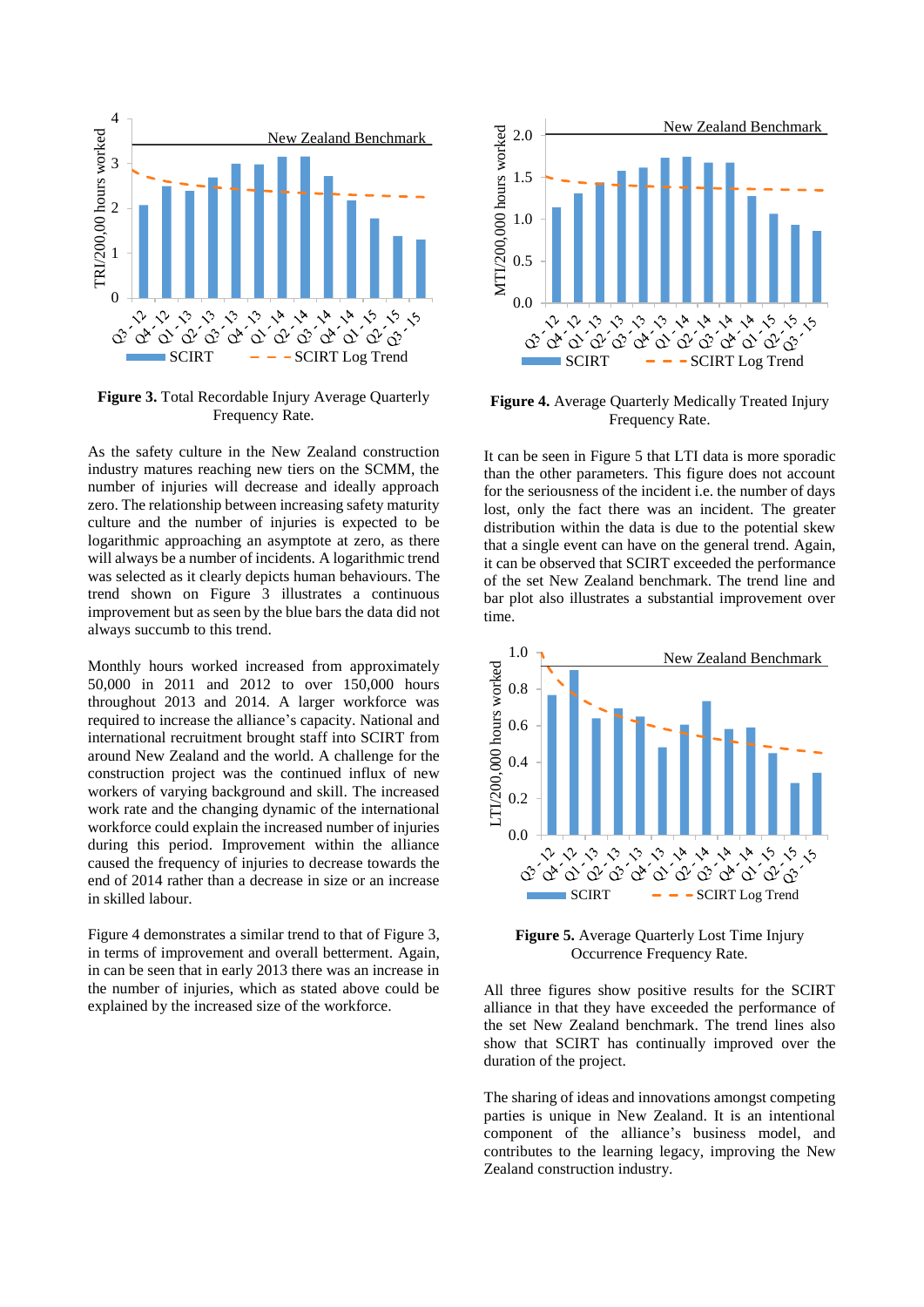#### **5.2. Data Reliability**

The t-tests were carried out to ensure that the SCIRT data was reliably different from the New Zealand benchmark. Table 1 shows the results from the TRI t-test. The t-stat indicates that the two sets of data are 5.84 times as different from each other. As mentioned above, the pvalue is less than 0.05 and hence the null hypothesis could be rejected.

**Table 1.** T-Test Results for Total Recordable Injuries.

|                           | <b>SCIRT TRI</b><br><b>NZ TRI</b> |       |
|---------------------------|-----------------------------------|-------|
| Mean                      | 2.005                             | 3.421 |
| Variance                  | 0.185                             | 2.582 |
| <b>Standard Deviation</b> | 0.430                             | 1.607 |
| <b>Observations</b>       | 37                                | 48    |
| T Stat                    | 5.84                              |       |
| P (Two-Tail)              | 0.00000028                        |       |

Similarly, the t-stat for the MTI data indicates that the data was reliably different. The p-value is sufficiently smaller than 0.05, therefore the null hypothesis for the medically treated injuries can also be rejected.

**Table 2.** T-Test Results for Medically Treated Injuries.

|                           | <b>SCIRT MTI</b> | <b>NZ MTI</b> |
|---------------------------|------------------|---------------|
| Mean                      | 1.408            | 2.014         |
| Variance                  | 0.102            | 1.495         |
| <b>Standard Deviation</b> | 0.320            | 1.223         |
| <b>Observations</b>       | 37               | 48            |
| T Stat                    | 3.29             |               |
| P (Two-Tail)              | 0.0018           |               |

The LTI severity and LTI occurrence FR were both investigated to determine a range for the total number of days lost per month due to injuries. Modelling these parameters together calculated the expected range of lost time injury days.

**Table 3.** T-Test Results for Lost Time Injuries (Occurrence).

|                           | <b>SCIRT LTI</b> | <b>NZLTI</b> |
|---------------------------|------------------|--------------|
| Mean                      | 0.597            | 0.939        |
| Variance                  | 0.033            | 0.064        |
| <b>Standard Deviation</b> | 0.181            | 0.253        |
| <b>Observations</b>       | 37               | 47           |
| T Stat                    | 3.40             |              |
| P (Two-Tail)              | 0.0013           |              |

|                           | <b>SCIRT LTI</b> | <b>NZ LTI</b> |
|---------------------------|------------------|---------------|
| Mean                      | 6.338            | 6.190         |
| Variance                  | 4.97             | 9.139         |
| <b>Standard Deviation</b> | 2.230            | 3.023         |
| <b>Observations</b>       |                  |               |

The t-tests show that the SCIRT and New Zealand benchmark LTI data sets were reliably different and aging the null hypotheses were rejected. This can be said for both the LTI occurrence and severity frequency rate.

#### **5.3. Confidence Interval**

Bootstrap resampling was performed on the SCIRT and New Zealand benchmark TRI data. This involved resampling the original data until it formed a new set that was the same size. This was performed 500 times and the average taken of each new data set produced. The variations in the data set's averages were tallied and the results can be seen in Figure 6.



**Figure 6.** Bootstrap resampling for the average TRI frequency rate per month.

Figure 6 illustrates the expected monthly average TRI per 200,000 hours worked. It shows that SCIRT's average is considerably lower than that of the New Zealand benchmark. Table 5 provides the exact confidence range for the average monthly TRI frequency. It should be noted that SCIRT's upper confidence bound of 2.10 is significantly less than the New Zealand benchmark lower bound of 2.98. These results imply that there is very high certainty that SCIRT performs to a higher standard than the New Zealand benchmark.

**Table 5.** 95% confidence interval for the average Total Recordable Injuries per month.

|              | 95% Confidence Interval |
|--------------|-------------------------|
| <b>SCIRT</b> | $1.84 - 2.10$           |
| NZ Benchmark | $2.98 - 3.90$           |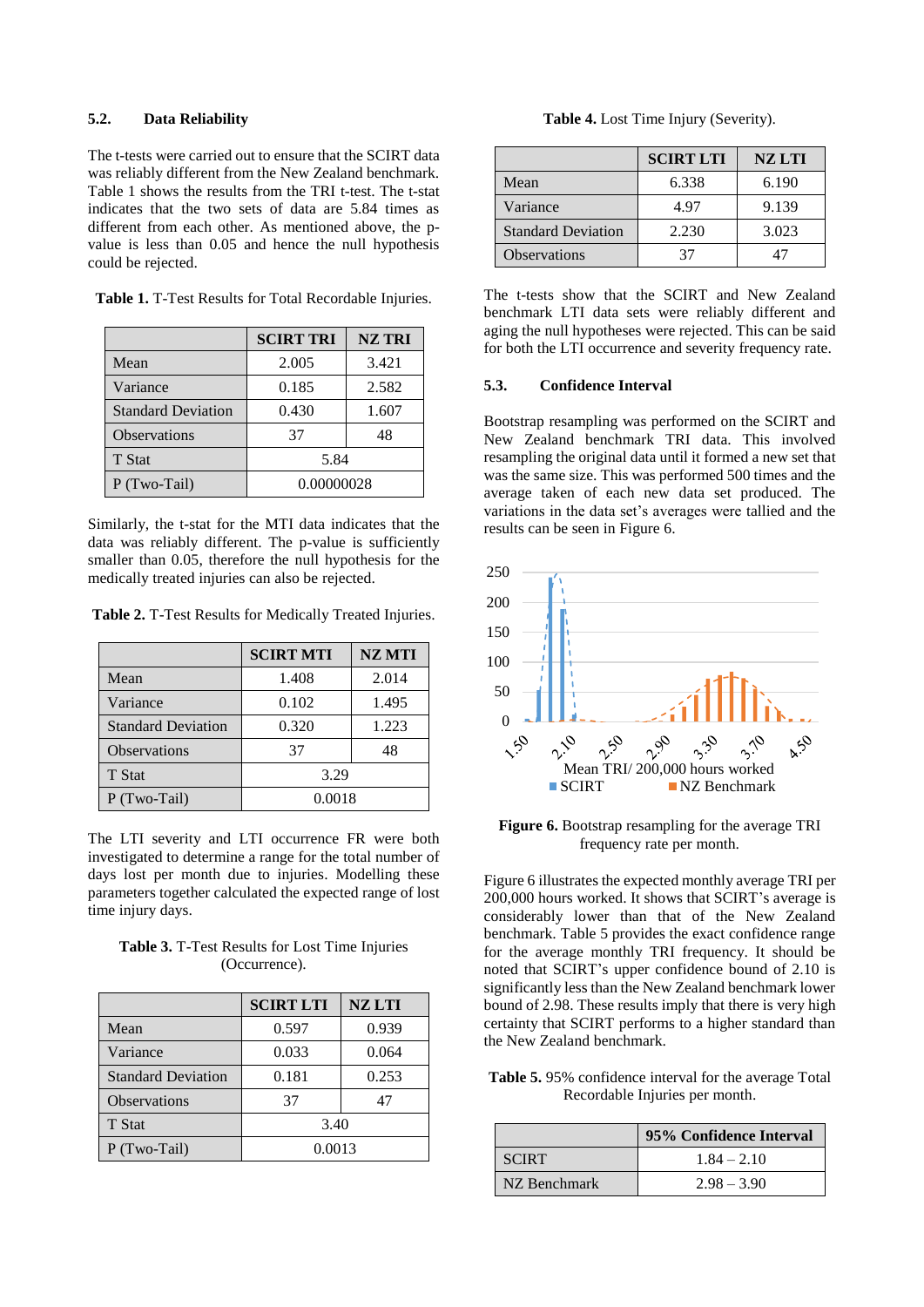#### **5.4. Lost Time Injuries – Duration**

Four Monte Carlo simulations were run with the SCIRT and New Zealand benchmark LTI information. One pair of simulations was the LTI occurrence FR (Table 3) the other was the LTI severity FR (Table 4). Each simulation calculated these for each organisation. The two simulations were then combined to calculate the distribution of the total number of LTI days per month.



**Figure 7.** Monte Carlo Simulation of Lost Time Injury (Days) per month.

Figure 7 illustrates the simulations results. It can be seen that the peak of SCIRT's normally distributed data is less than that of the New Zealand benchmark's. SCIRT's monthly frequency rates (FR) range between 0 and 10 days whereas the upper limit of the New Zealand benchmark simulations reached over 12 lost time injury days per month. This showed that SCIRT has less LTI days per month than the average construction project in New Zealand. However, as mentioned above, this statistic is susceptible to a single event skewing the data due to the limited data sample.

#### **5.5. Continuous Improvement**

The qualitative survey was targeted at individuals in senior health and safety management positions in Downer, Fletcher Construction, Fulton Hogan, McConnell Dowell and NZTA.

The surveyed industry representatives agreed that SCIRT had exceeded the health and safety performance of the construction sector in New Zealand. While improvement was noted, SCIRT as a horizontal infrastructure alliance does not represent any vertical construction. Correlations and forecasting performance for vertical infrastructure projects based on these results must be conducted with caution.

A number of policies and procedures unique or new to SCIRT have been identified as improvements compared with previous approaches to construction practices. Although this has been acknowledged as a contributing factor towards SCIRT's development, lead indicators have been identified as the major basis of improvement.

Client organisations, such as NZTA have driven the advanced alliance model in the SCIRT project to align with the Government's objectives of reducing workplace fatalities and serious harm by 25%. They are also influenced by their own goals of achieving zero harm by 2020 (NZTA, 2014). NZTA as a client are looking for good lead indicator data as it is internationally recognised that this improves lag measurements (which can be easily measured).

| <b>Table 6.</b> Lead and Lag indicators (adapted from NZTA, |        |  |
|-------------------------------------------------------------|--------|--|
|                                                             | 2014). |  |

| <b>Lead Indicators</b>     | <b>Lag Indicators</b> |
|----------------------------|-----------------------|
| Number of Drug and         | Number of Fatal       |
| Alcohol tests              | Incidents             |
| Proportion of drug and     | Number of Serious     |
| alcohol tests that are     | Harm incidents        |
| negative                   |                       |
| Number of site health and  | Number of LTI         |
| safety audits              |                       |
| Number of safety briefings | Number of MTI         |
|                            |                       |
| Number of near misses      | Number of First Aid   |
|                            | Injuries              |
| Number of positive         | Number of staff on    |
| reinforcements             | reduced/alternate     |
|                            | duties                |
| Number of traffic          | Number of significant |
| management inspections     | environmental         |
|                            | incidents             |
| Number of Safety in Design | Number of             |
| Workshops (Designers only) | Underground service   |
|                            | strikes               |
| Number of Safety in Design | Number of Overhead    |
| Reviews (Design only)      | Service strikes       |
|                            |                       |
| Number of sub-contractor   | Number of property    |
| reviews                    | damage incidents      |
| Number of stop work        | Total recordable      |
| actions                    | frequency rate        |

Table 6 lists the lead and lag health and safety indicators as identified by NZTA in their 2014-2020 strategic plan. These lead indicators are similar to those that SCIRT has measured. Significant improvement in injury data could be seen as reported near misses increased illustrated in Figure 8, Figure 9 and Figure 10.

Industry has found that reporting lead indicators not only results in a decreased number of injuries but also reductions in plant damage, environmental incidents and quality improvements. All lead indicators are important but this study has only investigated the influence of near miss reporting.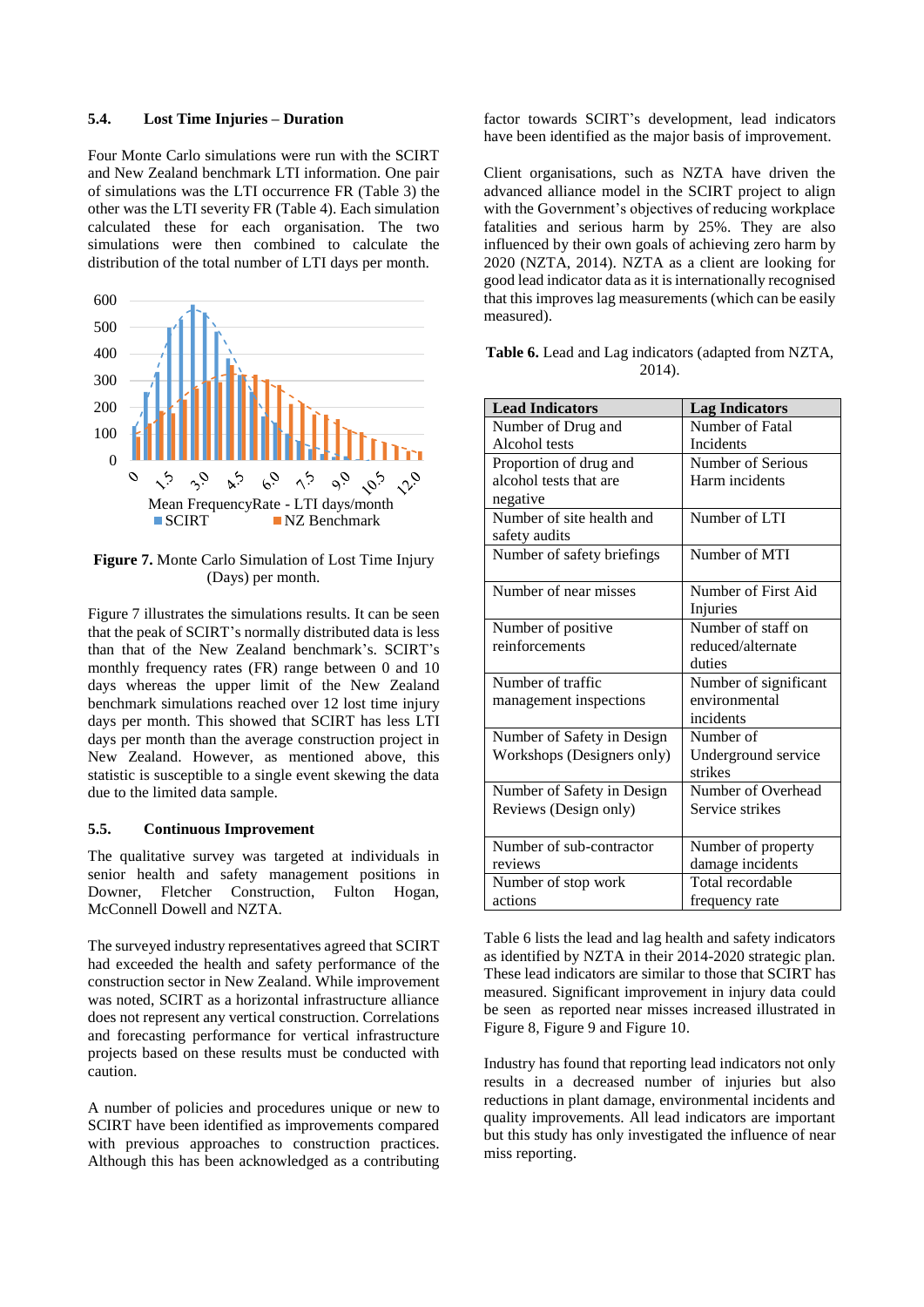

**Figure 8.** Near Miss Reporting's Influence on Total Recordable Injuries.

Figure 8, Figure 9 and Figure 10 illustrate a negative correlation between the lead and lag indicators, such that an increase in lead indicators results in a decrease in the lag measurements. Both client organisations and principal contractors in the qualitative survey reinforced this correlation. It was mutually agreed that a focus on lead indicators, particularly near misses, has driven improvement, removed risk and contributed to lower injury rates.



**Figure 9.** Near miss reporting's Influence on Lost Time Injuries.

SCIRT used KPI's/KRA's to motivate the alliance and contractors to encourage safe and reliable operations, contributing to the development of a strong safety focused culture. The industry experts surveyed agreed that KPI's/KRA's are a good starting point to initiate the process of health and safety improvement, and that they recognise the positives, rather than focusing on the negatives. However, ideally, reporting near misses and other lead indicators would result in innovations being implemented due to the benefit to the team being safer, more efficient, and better for business, rather than because there is opportunity for reward.

The KPI/KRA scheme also created a culture within the alliance where ideas and innovations were shared amongst all parties. The sharing is an intentional part of the alliance's business model, and contributes to the

learning legacy, which will benefit the New Zealand construction industry.

The importance of front line leaders encouraging their teams to look for improvement opportunities was emphasised by SCIRT. The Business Leaders' Health and Safety Forum has also highlighted this fact through their desire to involve CEO's and other business leaders in the daily health and safety culture.

SCIRT considered reported near misses as opportunities for improvement; many other New Zealand organisations see them as a measure of weakness. It is anticipated this attitude is more common in smaller organisations, which are on the lower levels of the safety culture maturity model (SCMM), Figure 2.



**Figure 10.** Near Miss reporting's Influence on Medically Treated Injuries.

From the qualitative results, it is thought that the SCIRT alliance performs at a proactive level in the SCMM, seen in Figure 2. The five delivery teams within the alliance most likely operate between the calculative and proactive levels on the SCMM scale. Due to their countrywide nature of the operations, it is challenging for management to implement and oversee such culture changes in their business as usual operations.

Medium to small size contractors, subcontracted to the SCIRT alliance have been required to participate and meet the standards of SCIRT's proactive safety principles. It is anticipated that these companies will have developed a more mature safety culture due to their involvement in the alliance.

# **6. CONCLUSIONS AND RECOMMENDATIONS**

SCIRT has exceeded the health and safety performance published by the Business Leaders' Health and Safety Forum that was assumed as the New Zealand benchmark for this analysis. This was seen in all of the direct comparisons of medically treated injuries, lost time injuries and total recordable injures. Analysis showed that the health and safety results from SCIRT were indeed significantly different compared to the New Zealand benchmark.